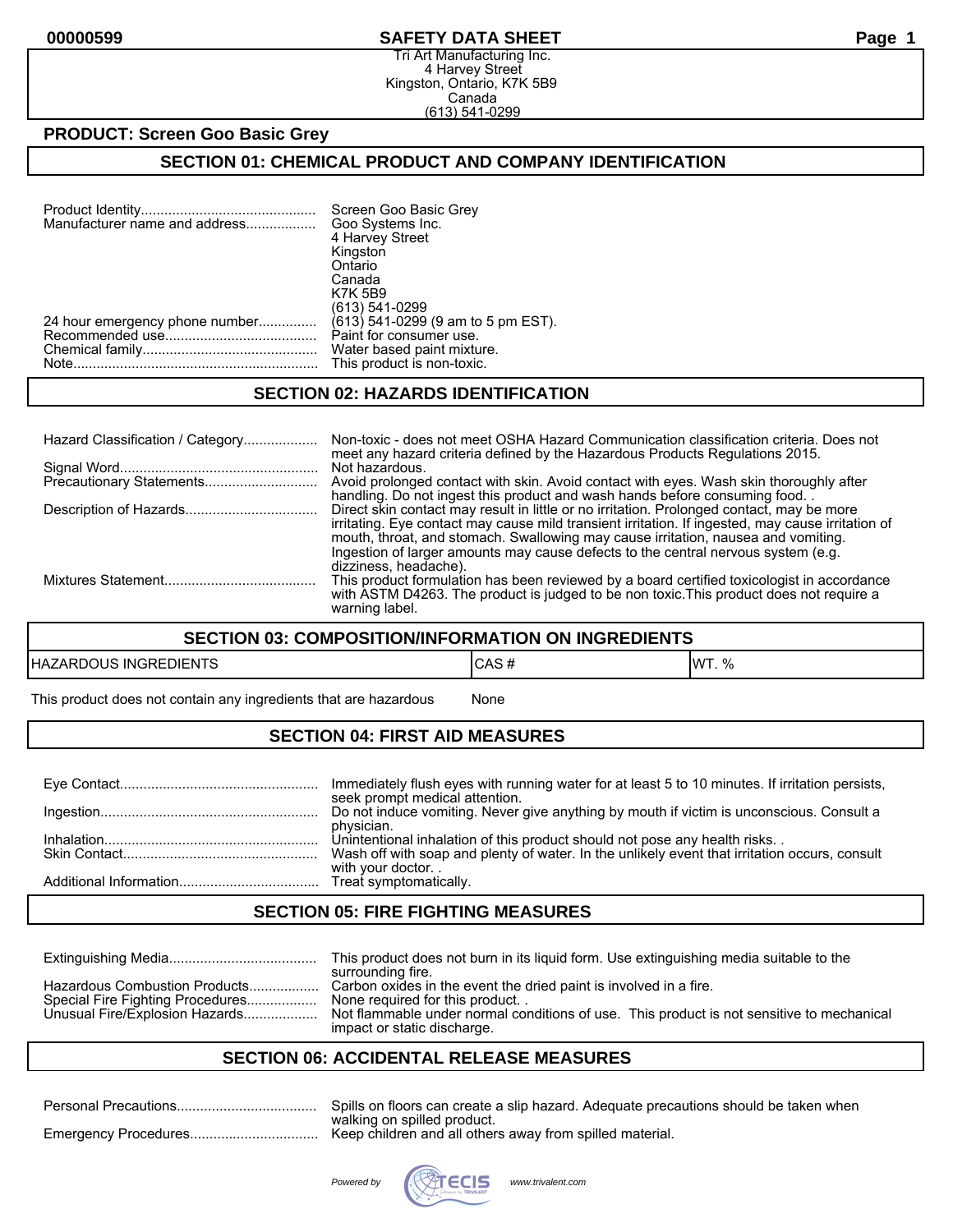#### **PRODUCT: Screen Goo Basic Grey**

#### **SECTION 06: ACCIDENTAL RELEASE MEASURES**

Methods / Materials For Containment........... Use suitable absorbent materials such as cloth, rags, sponges, or paper towels . Clean Up....................................................... Contain and wipe up the spill with absorbent material or cloth. Rinse the cloth with water and repeat the process until surface is clean and dry of spilled material .

### **SECTION 07: HANDLING AND STORAGE**

| Avoid contact with skin, eyes and clothing. Wash thoroughly after handling. Keep away                                                                                                                                     |
|---------------------------------------------------------------------------------------------------------------------------------------------------------------------------------------------------------------------------|
| from extreme heat and flame. Keep containers tightly closed when not in use.<br>Store in a cool, dry, well ventilated area. Do not freeze. Recommended storage<br>temperature: $0 - 30^{\circ}$ C (32 - 86 $^{\circ}$ F). |

#### **SECTION 08: EXPOSURE CONTROLS/PERSONAL PROTECTION**

| <b>IINGREDIENTS</b>                                                    | TWA            | <b>ACGIH TLV</b><br>STEL                                                                                                                                                                                                                                                     | <b>OSHA PEL</b><br><b>IPEL</b> | <b>STEL</b>    | <b>NIOSH</b><br>IREL |
|------------------------------------------------------------------------|----------------|------------------------------------------------------------------------------------------------------------------------------------------------------------------------------------------------------------------------------------------------------------------------------|--------------------------------|----------------|----------------------|
| This product does not<br>contain any ingredients<br>that are hazardous | Not applicable | Not applicable                                                                                                                                                                                                                                                               | Not applicable                 | Not applicable | Not applicable       |
|                                                                        |                | No personal protective equipment is necessary when handling or using this product.<br>No special protective clothing is required to use this product.<br>Take the necessary precautions to avoid liquid contact with eves.<br>No gloves are required to handle this product. |                                |                |                      |

Engineering Controls..................................... No special ventilation requirements are necessary for this product.

#### **SECTION 09: PHYSICAL AND CHEMICAL PROPERTIES**

### **SECTION 10: STABILITY AND REACTIVITY**

| Stable under the recommended storage and handling conditions prescribed.                             |
|------------------------------------------------------------------------------------------------------|
| Hazardous Products Of Decomposition None known, refer to hazardous combustion products in Section 5. |
| There are no known incompabilities.                                                                  |

### **SECTION 11: TOXICOLOGICAL INFORMATION**

| <b>I</b> ING                                                                               | ∩⊼∩ | LD <sub>50</sub> |
|--------------------------------------------------------------------------------------------|-----|------------------|
|                                                                                            | vuu | __               |
| ______<br>,我们也不会有什么?""我们的话,我们也不会有什么?""我们的话,我们也不会有什么?""我们的话,我们也不会有什么?""我们的话,我们也不会有什么?""我们的话 |     |                  |

This product does not contain any ingredients that are hazardous Not applicable Not applicable

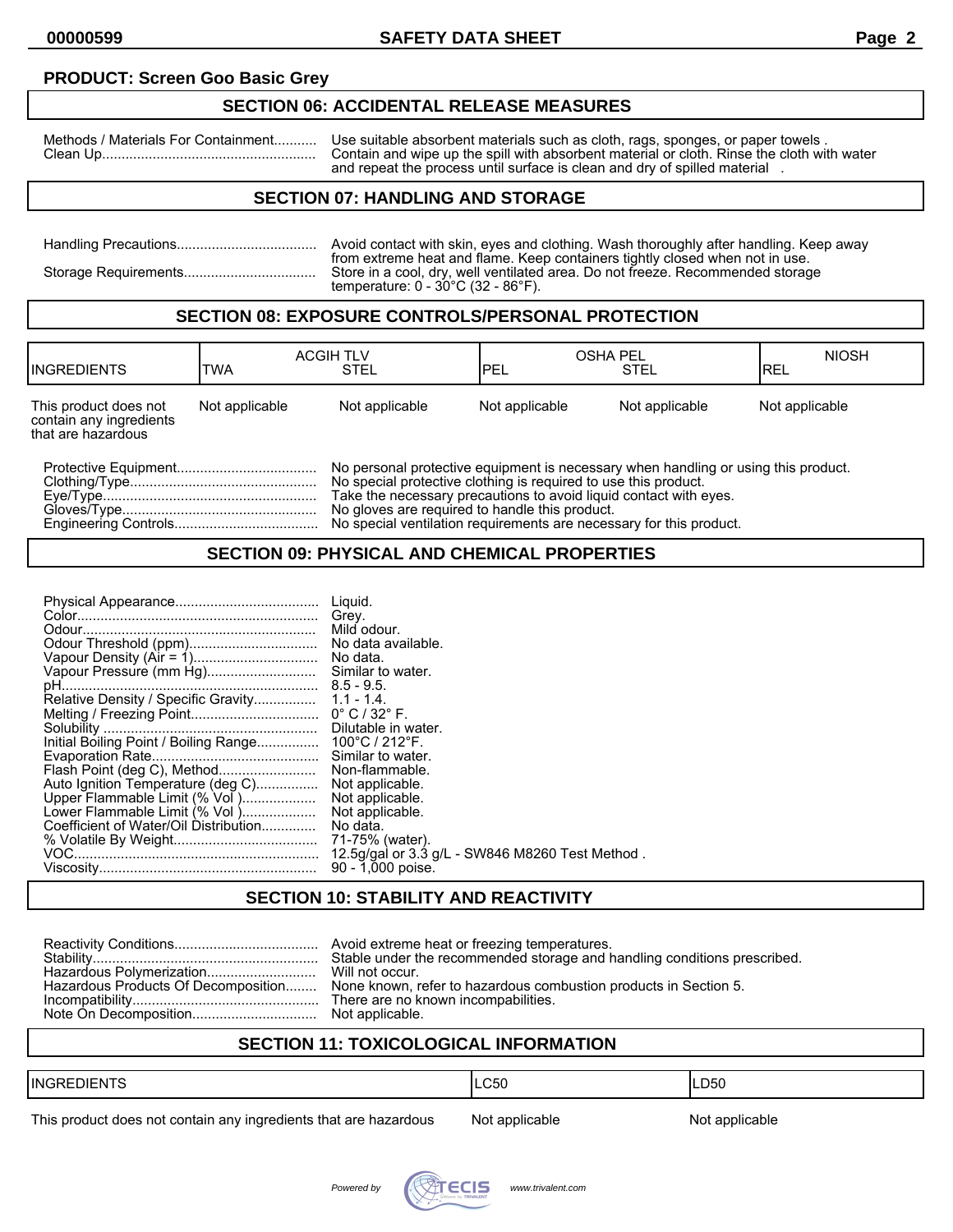# **PRODUCT: Screen Goo Basic Grey**

### **SECTION 11: TOXICOLOGICAL INFORMATION**

|                               | Skin and eye contact are possible routes of exposure. Mists and vapours are unlikely to be<br>generated during intended use of this product. Do not take internally or ingest this product.                                                                                                                                                                                                                                                              |
|-------------------------------|----------------------------------------------------------------------------------------------------------------------------------------------------------------------------------------------------------------------------------------------------------------------------------------------------------------------------------------------------------------------------------------------------------------------------------------------------------|
|                               | Ingestion of large amounts may be harmful. If product is heated or mists are formed,<br>inhalation may cause irritation to the nose, throat and respiratory tract. Direct skin contact<br>may result in little or no irritation. Prolonged contact may be more irritating. Eye contact<br>may cause mild transient irritation. May cause irritation of mouth, throat, and stomach.<br>Swallowing may cause irritation, nausea and vomiting.              |
|                               | None known.<br>This product has been reviewed by a board certified toxicologist and is judged to be non<br>toxic. This product contain titanium dioxide, an IARC Group 2B carcinogen. However, the<br>titanium dioxide used in this product is in a non-respirable form and under normal<br>conditions of use the titanium dioxide cannot become airborne. The carcinogenic effects of<br>titanium dioxide are therefore not applicable to this product. |
| Aggravated Medical Conditions | None are anticipated under normal use.<br>Use of this product following our recommended instructions should not cause any health<br>hazards, other than those indicated above                                                                                                                                                                                                                                                                            |

### **SECTION 12: ECOLOGICAL INFORMATION**

#### **SECTION 13: DISPOSAL CONSIDERATIONS**

|                                     | Empty containers should be recycled in accordance with local municipal recycling<br>practices. Containers that are not empty should be brought to your local waste paint<br>recycling facility |
|-------------------------------------|------------------------------------------------------------------------------------------------------------------------------------------------------------------------------------------------|
| Appropriate Disposal Considerations | Wherever possible unused paint should be brought to your local waste paint facility.                                                                                                           |
|                                     | None anticipated.                                                                                                                                                                              |
| Sewage Disposal Comments            | Wherever possible, paint should not be washed down the sewer.                                                                                                                                  |

### **SECTION 14: TRANSPORT INFORMATION**

| Guidance on transport by air (IATA)<br>Guidance for transportation by ship (IMO) | Not regulated.<br>Not regulated.<br>None known.<br>This product is not classified as a dangerous good per IATA Dangerous Goods<br>Regulations.<br>This product is not classified as a dangerous good and is therefore not regulated when<br>transported on a ship. |
|----------------------------------------------------------------------------------|--------------------------------------------------------------------------------------------------------------------------------------------------------------------------------------------------------------------------------------------------------------------|
|                                                                                  | None known.                                                                                                                                                                                                                                                        |

### **SECTION 15: REGULATORY INFORMATION**

| Globally Harmonized System Classification                                | Not classified.<br>The ingredients in this product appear on the DSL.<br>This product does not contain any formaldehyde per Japanese Regulation 112. There is a<br>trace amount of Ammonia which is listed on the Appended Table 2 of the Poisonous and<br>Deleterious Substances Control Act #122 of 2011. |
|--------------------------------------------------------------------------|-------------------------------------------------------------------------------------------------------------------------------------------------------------------------------------------------------------------------------------------------------------------------------------------------------------|
| SARA TITLE III<br>Section 302 - Extremely Hazardous  None.<br>Substances |                                                                                                                                                                                                                                                                                                             |
| Section 311/312 - Hazard Categories Not applicable.                      | Toxic Chemical constituents above de minimus concentrations.                                                                                                                                                                                                                                                |
| EPA Hazardous Air Pollutants (HAPS)<br>40CFR63                           | None.                                                                                                                                                                                                                                                                                                       |
|                                                                          |                                                                                                                                                                                                                                                                                                             |